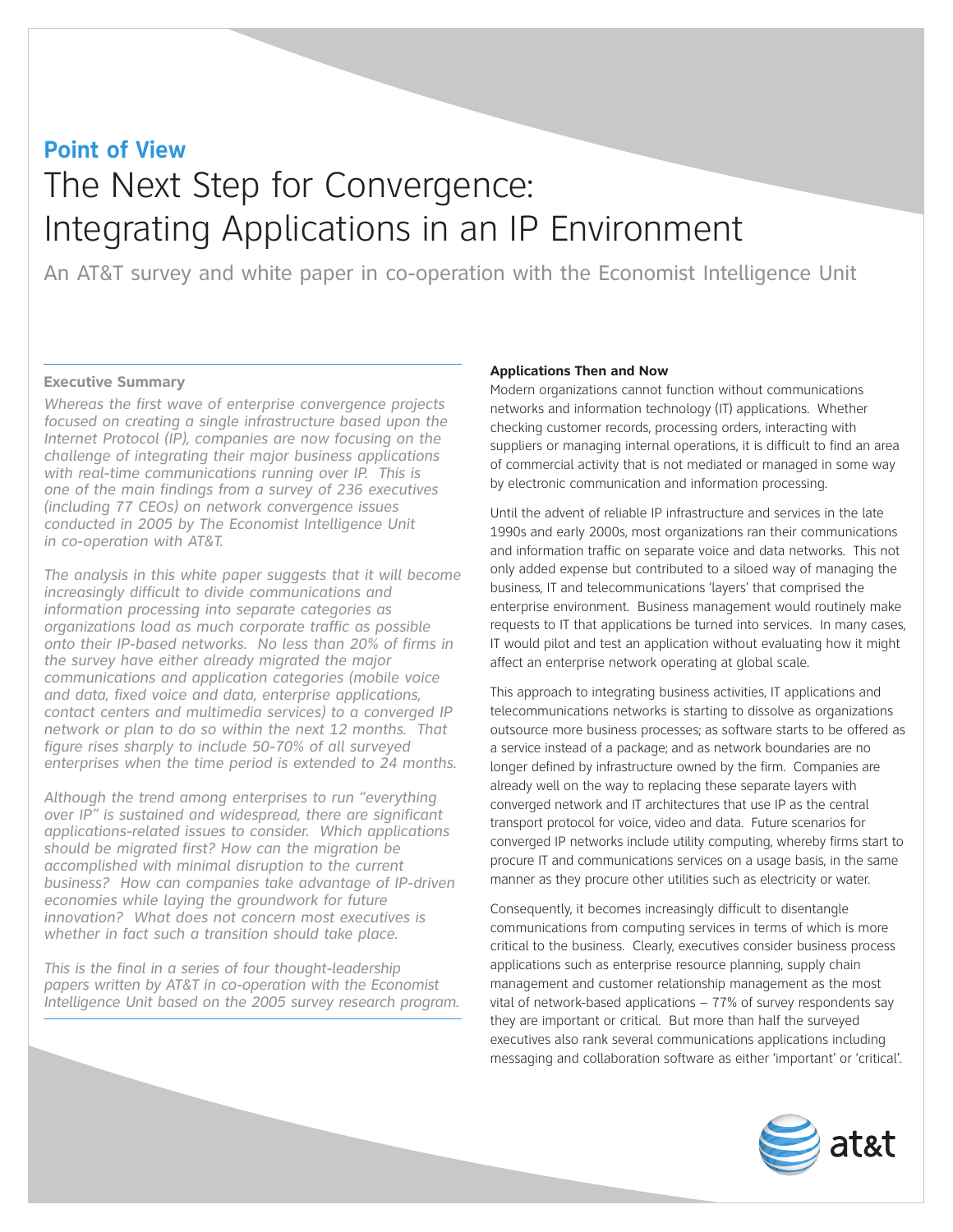

|                                                                                                                                                | Critical | Important | Of minor<br>importance | Not<br>important | Don't<br>know |  |
|------------------------------------------------------------------------------------------------------------------------------------------------|----------|-----------|------------------------|------------------|---------------|--|
| 1. Interactive voice response                                                                                                                  | 7.66%    | 42.98%    | 33.62%                 | 14.04%           | 1.70%         |  |
| 2. Contact centers                                                                                                                             | 8.51%    | 43.40%    | 32.77%                 | 14.89%           | 0.43%         |  |
| 3. IP telephony                                                                                                                                | 11.06%   | 41.28%    | 35.32%                 | 11.91%           | 0.43%         |  |
| 4. Remote access via an IP phone                                                                                                               | 14.29%   | 38.96%    | 33.33%                 | 12.55%           | 0.87%         |  |
| 5. Collaboration software                                                                                                                      | 11.97%   | 44.02%    | 31.62%                 | 11.54%           | 0.85%         |  |
| 6. Video-conferencing                                                                                                                          | 8.55%    | 43.59%    | 37.18%                 | 10.68%           | 0.00%         |  |
| 7. Unified messaging                                                                                                                           | 9.44%    | 45.92%    | 33.48%                 | 9.44%            | 1.72%         |  |
| 8. Multimedia services                                                                                                                         | 8.97%    | 35.90%    | 41.03%                 | 13.68%           | 0.43%         |  |
| 9. Team management software                                                                                                                    | 11.06%   | 46.81%    | 31.06%                 | 10.21%           | 0.85%         |  |
| 10. Business process applications<br>(e.g., customer relationship<br>management, enterprise<br>resource planning, supply-<br>chain management) | 30.77%   | 45.73%    | 16.24%                 | 6.84%            | 0.43%         |  |
|                                                                                                                                                |          |           |                        |                  |               |  |

In this sense, the focus of enterprise data and communications convergence has moved beyond the suite of transport technologies that make up an IP network. According to Ed Vonk, chairman of the European Virtual Private Network User's Association (EVUA), a telecommunications user organization for some of Europe's largest multinational companies: "The enterprise environment already uses IP as the transport network for nearly all kinds of applications except for systems that are unique and mission-critical, such as a refinery control system for the oil industry or low-value applications that are strong candidates for outsourcing".

Hence, the main thrust of current convergence strategies involves migrating time-sensitive applications such as voice and video onto already existing IP data networks. Driving this push is not only a desire for lower costs but also the need for greater simplicity in operations that are becoming more distributed. "It doesn't matter if your existing application doesn't yet run in an IP-native format; you can bet that the next version will" says Vonk, "Even in the short to medium term, if large organizations have a chance to migrate to an IP platform for most of their communications and applications, they will do it. IP is simply the future."

Unum Provident is among the world's largest providers of group disability insurance. According to Randolph Chapman, Vice President of Communications and Desktop Services, the company is currently

adding voice and video to an IP network that has carried data and internet traffic for the company for a long time. Along with lower costs, Chapman notes that Unum Provident is seeking greater simplicity in its operation of U.S. call center campuses in Chattanooga, Tennessee and Portland, Maine (which have a combined total of some 7,000 users). "The result of putting voice on the data network is that, along with gaining economies and scale, we don't have a lot of multiple connections to manage between ourselves and our clients now."

In most of the organizations surveyed, the migration of communications and information applications is in full swing. Between one-fifth to one-third of respondents report that their firms have already shifted their communications services as well as major enterprise applications to an all-IP or IP-centric platform or plan to do so in the next twelve months. That figure rises dramatically when the time frame is extended to two years.

Once an organization finishes its basic migration to IP, the pace with which applications are added picks up rapidly, according to Vonk. "Once organizations implement IP as their basic transport layer for communications, then within about 18 months they will typically have around 80%, sometimes 90% of their applications running on it."



| Already<br>migrated | Plan to<br>migrate<br>in next<br>12 months | Plan to<br>migrate<br>in $1$ to $2$<br>years | No<br>plans to<br>migrate | Don't<br>know/Not<br>applicable |
|---------------------|--------------------------------------------|----------------------------------------------|---------------------------|---------------------------------|
| 7.30%               | 14.59%                                     | 37.77%                                       | 27.47%                    | 12.88%                          |
| 12.02%              | 19.74%                                     | 36.48%                                       | 18.03%                    | 13.73%                          |
| 12.93%              | 18.53%                                     | 34.91%                                       | 21.12%                    | 12.50%                          |
| 7.73%               | 11.16%                                     | 27.47%                                       | 33.48%                    | 20.17%                          |
| 10.68%              | 20.51%                                     | 33.33%                                       | 22.65%                    | 12.82%                          |
| 6.41%               | 14.1%                                      | 30.34%                                       | 32.05%                    | 17.09%                          |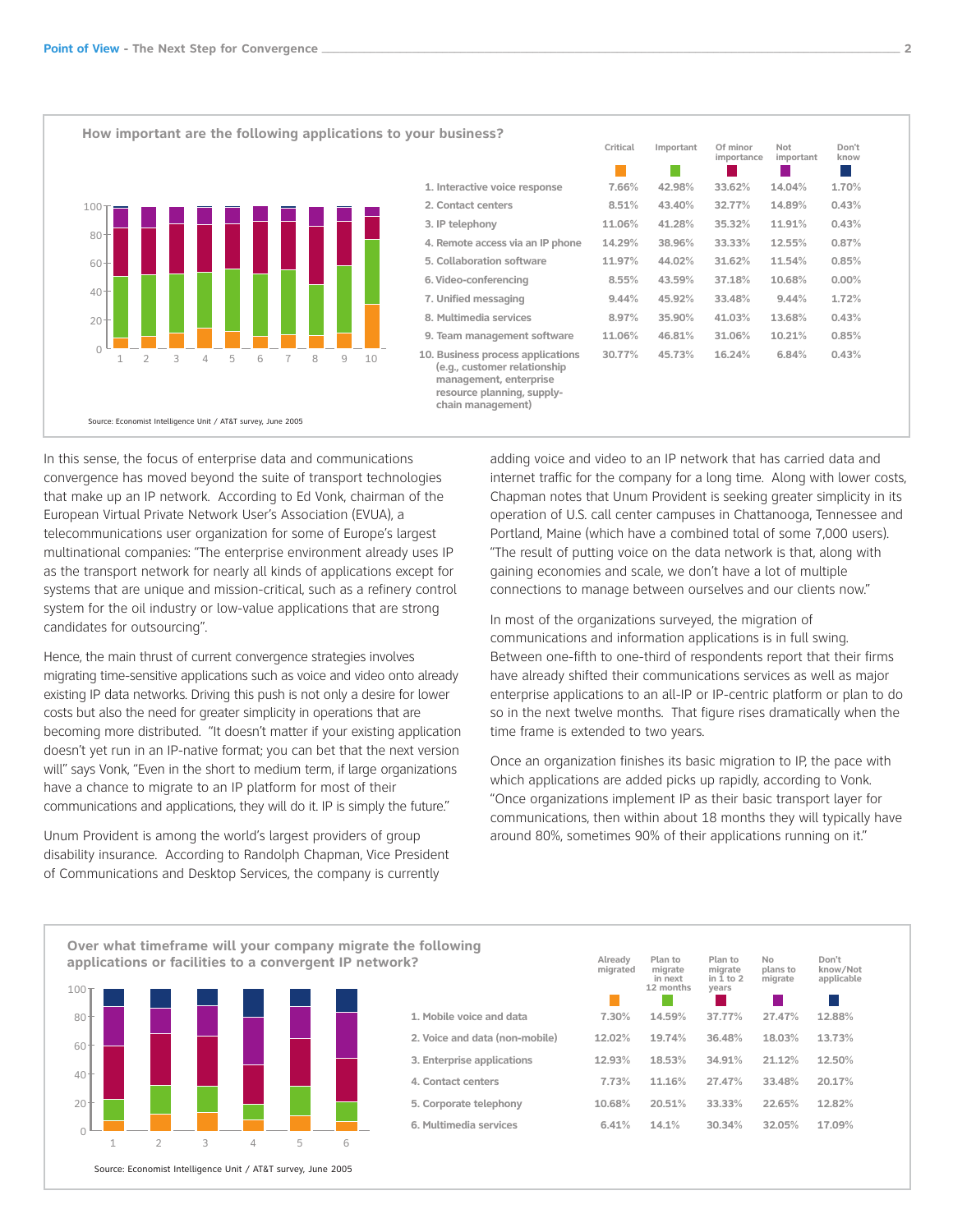#### **Consolidating and Prioritizing**

Better economics in network costs and increased operational flexibility clearly are driving companies to consolidate communications and information services on an IP platform. That said, there is not a uniform consensus on how to stage a transition from a legacy to a converged communications and operating environment. The survey suggests that organizations are almost evenly split between "big bang" enterprise-wide implementations, small local experiments or implementation department by department.



The need to ensure the smooth inter-operation and prioritization of time-sensitive voice and video communications and less time-sensitive data traffic is behind much of the push toward IP networking based on Multi-protocol Label Switching (MPLS). Among other advantages the technology offers, MPLS assigns packets of time-sensitive data the equivalent of an 'express postage' stamp to speed their path through the network. For certain industries where customer interaction is both data-intensive and highly sensitive to delay, migration to MPLS has gathered considerable steam.

"MPLS-based IP networks label packets to help move information through the network faster and more accurately", states Tom Siracusa, AT&T Director of VPN Strategy. "These networks make it possible to manage end-to-end quality of service (QoS) levels to ensure high performance when transmitting delay-sensitive applications. Network administrators can manage the performance of multiple applications and control QoS across the entire network."

According to Siracusa, "Planning for an MPLS network begins with a detailed analysis of which applications will use the network, how much bandwidth they require and the usage patterns and enterprise locations the network must accommodate."

# **Extending Applications Far and Wide**

If enterprises successfully migrate from a legacy to a converged IP infrastructure where they consolidate information and communications flows, some interesting things start to happen. First and foremost is the ability to rationalize the use of physical facilities, a savings that falls directly to the bottom line.

#### **Sprinting Toward IP**

**Historically, the rolling hills of Kentucky have been known more for barns and thoroughbred horses than advanced IP networks. However, Churchill Downs, the venue for the Kentucky Derby, plans to migrate to an MPLS network in 2006, according to Jay Rollins, vice president of Information Technology. The new system will include advanced computer telephony integration (CTI) capability that will route customer information from a CRM application in parallel with the communications call stream.**

**Churchill Downs runs more than the Kentucky Derby. It is a public company that owns six race tracks and 22 off-track betting facilities in the United States. At any one time, several tracks are racing while others are getting ready. Hence, a major requirement for the organization is its ability to move communications and processing capacity around its various properties as the racing season progresses. Another critical function involves the ability to route overflow communications traffic from people requesting daily information, tickets or suite reservations from facilities that are racing to other facilities during times of peak demand.**

**Rollins notes that in addition to helping Churchill Downs replace an aging telephony system, the company is looking to a converged IP network as a key ingredient for improving the group sales process for renting suites at the racetrack. "Along with selling a suite for a given racing day, our Group Sales department offers catering and other enhanced services," says Rollins. "So when the reservation is made and the catering package chosen by the customer, we can book a menu that goes into the food & beverage and staffing systems at the same time."**

**Rollins notes that along with enabling the salesperson to upgrade a suite client's catering menu, the combined communications and data network also allows the representative to sell additional services such as corporate gifts to those customers renting suites for a day at the races. "Of course, one of the main reasons we're going almost all-IP is to operate a lot more efficiently in terms of communications across Churchill Downs and its properties," says Rollins. "However, it is equally important that our customer service representatives have the tools to not only close a sale but enhance it. A converged data and telecommunications network is an important step in that direction."**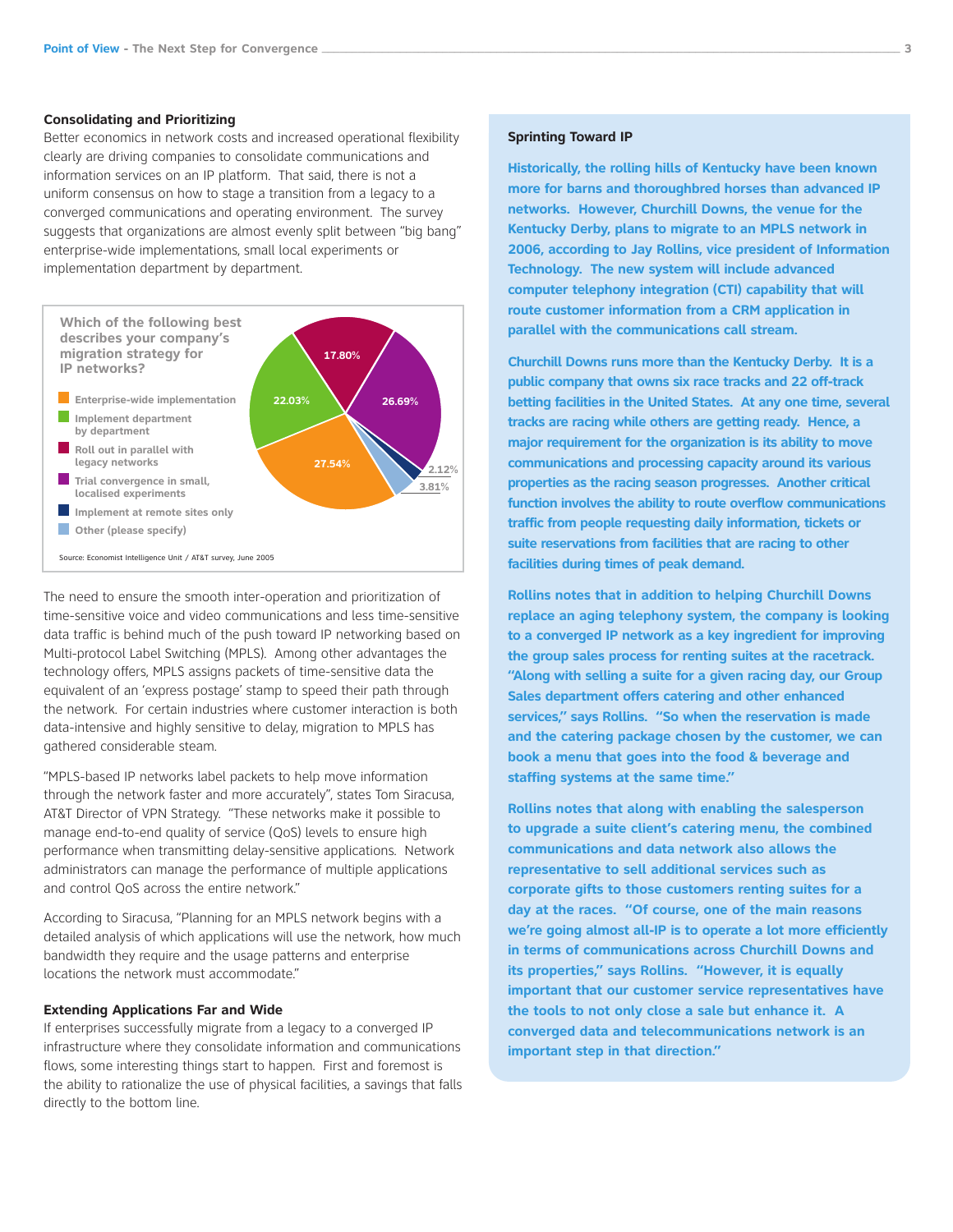Having a single infrastructure and consolidated traffic means that technology managers can "push" applications, software updates and security policies far wider and more flexibly than before. According to Chapman of Unum Provident, being able to use IP to serve the fabled traveling service or sales "road warrior" is only part of the story. "The real value of an IP-based network is that it allows you to extend your applications anyplace there is an IP connection. That can be a campus, a field office, a hotel or even an employee's home. For example, we have about 150 people who work at home full-time. They never come into the office but they are fully connected," he says.

While Unum Provident provides a glimpse of some of the advantages of running business operations on a converged IP network, the survey reveals that many executives are worried about how to get to that point from the standpoint of migrating their legacy systems. Along with a general concern about the level of in-house skills and expertise in relevant IP technologies, the most important consideration by executives involves managing the risk of disruption to operations during the actual migration.



Paradoxically, the ability to deal with disruption is perhaps one of the greatest value drivers for IP convergence, according to Chapman.

Unum Provident's enterprise network was impacted when Hurricane Katrina hit the U.S. gulf coast in August 2005. When the storm knocked out a central office switch at its telecommunications provider's New Orleans facility, the company saw 900 in-bound toll free numbers go

down. Normally, that switch forwarded the customer calls to Unum Provident's Chattanooga, Tennessee call center, which was staffed by disability insurance experts. In response to the sudden outage, the company rapidly reconfigured the IP-based applications that route an in-bound call and customer record to the right service representative. It then contracted with another carrier to route the toll-free numbers to its Portland, Maine facility, which then transferred them within the corporate network to the right representatives back in Chattanooga.

"When you think about an IP-native network, your phone becomes like your PC in the sense that it connects and signs on, instead of being hard-wired to a switch. If the latter goes out, you can't do business," says Chapman. "The IP network allows you to distribute its brains in various places to where if only one of them is up, you still have what it takes to stay in business. Bits and pieces can go down, but just like the Internet, it's very hard to cripple the entire network."

### **Getting the Most Out of Old and New**

With the vast majority of firms opting for a staged migration of enterprise networks to IP, the need to manage applications in both IP and legacy environments will remain for at least the next few years, and the challenges are multi-dimensional.

From a technical perspective, network managers must be able to integrate new applications or communications technologies within an all- or mostly-IP network while concurrently running older applications or technologies that may operate under proprietary (and not always compatible) standards.

The challenges also extend to maintaining telecommunications and IT support staff. Many companies running both IP-centric and legacy applications will use a mix of outsourced and in-house staff. How to balance that mix will be a hard task as time goes on, particularly as firms find that staff with a specialized knowledge of legacy applications are growing sparse. According to AT&T's Siracusa, this is the classic "build versus buy" decision. "Even if you have the resources in-house, is this how you want to use them? Service providers today offer hosting and outsourcing options, ranging from simple floor space in a secure data center to management of the applications infrastructure and the applications themselves."

The challenges of integrating disparate applications will become easier to manage in future as a new networking approach, known as serviceoriented architecture (SOA), begins to find its way into enterprise networks. SOA essentially allows applications – and, crucially, the services built on top of them – to work as self-contained units, communicating with but not relying on each other to operate efficiently. Telecommunications providers and other technology firms are taking advantage of SOA now to build new services for their customers. Firms in other industries should also be able to use it to help simplify the applications integration challenge in their IP networks.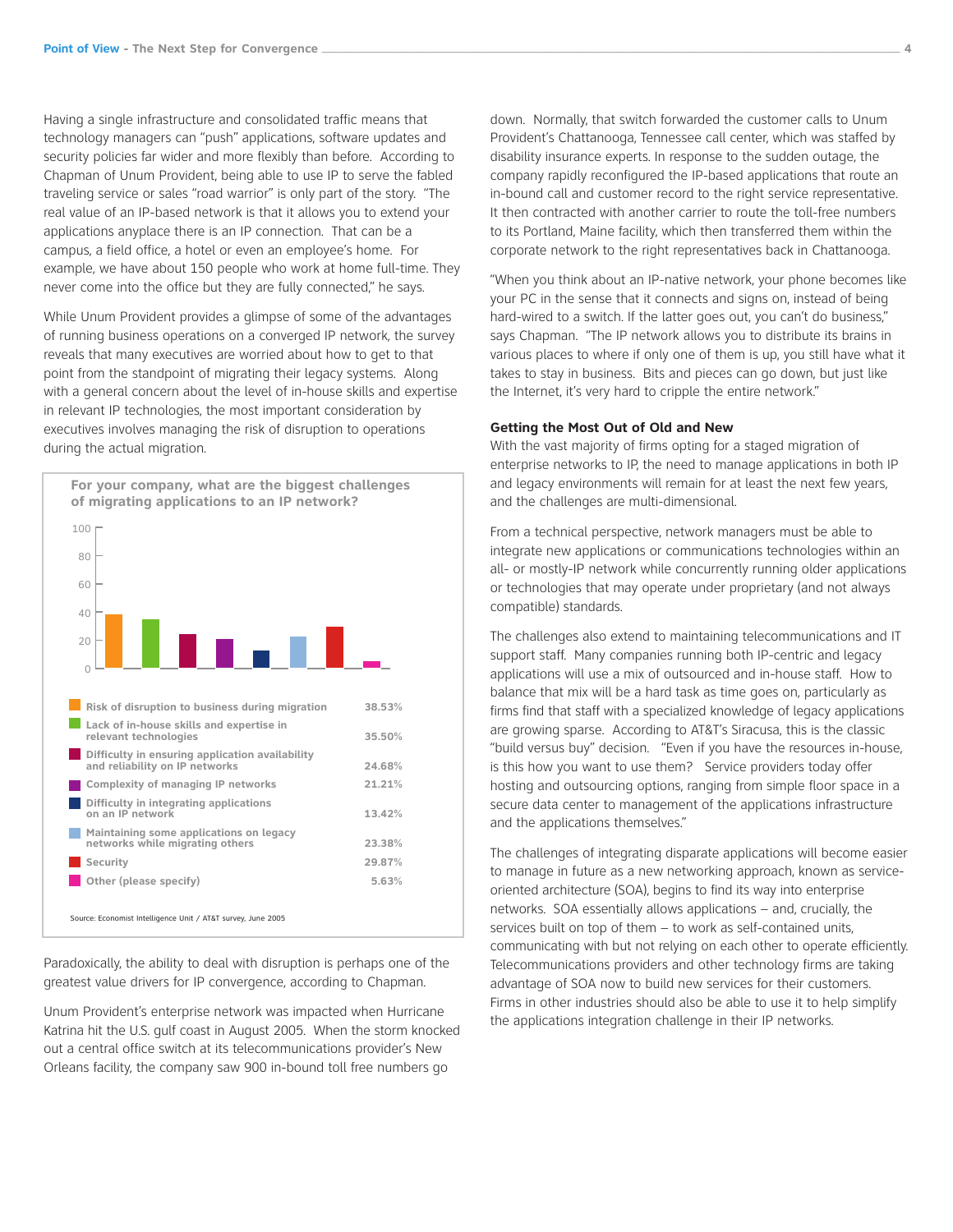#### **Conclusion**

Companies are well under way in migrating their enterprise networks to IP. The same is true of the applications that they run on the networks. Our global research suggests that a majority, or at least a large share, will have shifted their major communications and enterprise applications to the IP network within two years. Achieving this migration without significant disruption to services is not without challenges, as is the task of operating legacy applications in a mostly IP environment, but firms seem to be aware of this and are planning for it.

After applications migration and integration are completed, companies will begin to focus greater attention on the service innovation potential that a converged IP environment affords. The virtue of IP convergence, after all, lies not only in reducing the costs of communications and network management, but also in delivering increased revenues.

This is the last in a series of four thought-leadership papers written by AT&T in co-operation with the Economist Intelligence Unit on the theme of network convergence and business strategy based upon the 2005 survey research program.

## **For more information contact an AT&T Representative or visit www.att.com.**

#### **Appendix: 2005 AT&T / Economist Intelligence Unit survey results**

#### Survey Results

The following findings are drawn from a survey of 236 global executives in a range of industries. The survey was conducted in June 2005, and we are grateful for the time and insights of everyone who participated.

**How important are the following network performance attributes to your business?** 



|                                                                                                            |        |        |        |        | Not Important |
|------------------------------------------------------------------------------------------------------------|--------|--------|--------|--------|---------------|
|                                                                                                            |        |        |        |        |               |
| 1. Network availability/<br>downtime                                                                       | 62.03% | 35.86% | 2.11%  | 0.00%  | 0.00%         |
| 2. Speed of network                                                                                        | 26.89% | 65.13% | 7.98%  | 0.00%  | 0.00%         |
| 3. Security                                                                                                | 67.80% | 25.85% | 5.93%  | 0.42%  | 0.00%         |
| 4. Reliability of connections                                                                              | 46.41% | 48.10% | 5.49%  | 0.00%  | 0.00%         |
| 5. Scalability                                                                                             | 9.32%  | 51.69% | 33.47% | 3.39%  | 2.12%         |
| 6. Reach<br>(number of end points)                                                                         | 11.91% | 50.21% | 32.34% | 3.83%  | 1.70%         |
| 7. Efficiency/capacity<br>utilization                                                                      | 15.13% | 50.42% | 26.89% | 6.30%  | 1.26%         |
| 8. Applications performance                                                                                | 26.69% | 60.17% | 11.44% | 1.27%  | 0.42%         |
| 9. Intelligence (eg, ability for<br>network to "self-heal" with<br>automatic restoration<br>or re-routing) | 15.55% | 49.16% | 25.63% | 7.98%  | 1.68%         |
| 10. Open, standards-based<br>architecture                                                                  | 10.13% | 47.26% | 27.85% | 11.81% | 2.95%         |
| 11. Accessibility (ie, access<br>to full suite of network<br>applications from outside<br>the office)      | 21.85% | 48.32% | 24.37% | 5.04%  | 0.42%         |
|                                                                                                            |        |        |        |        |               |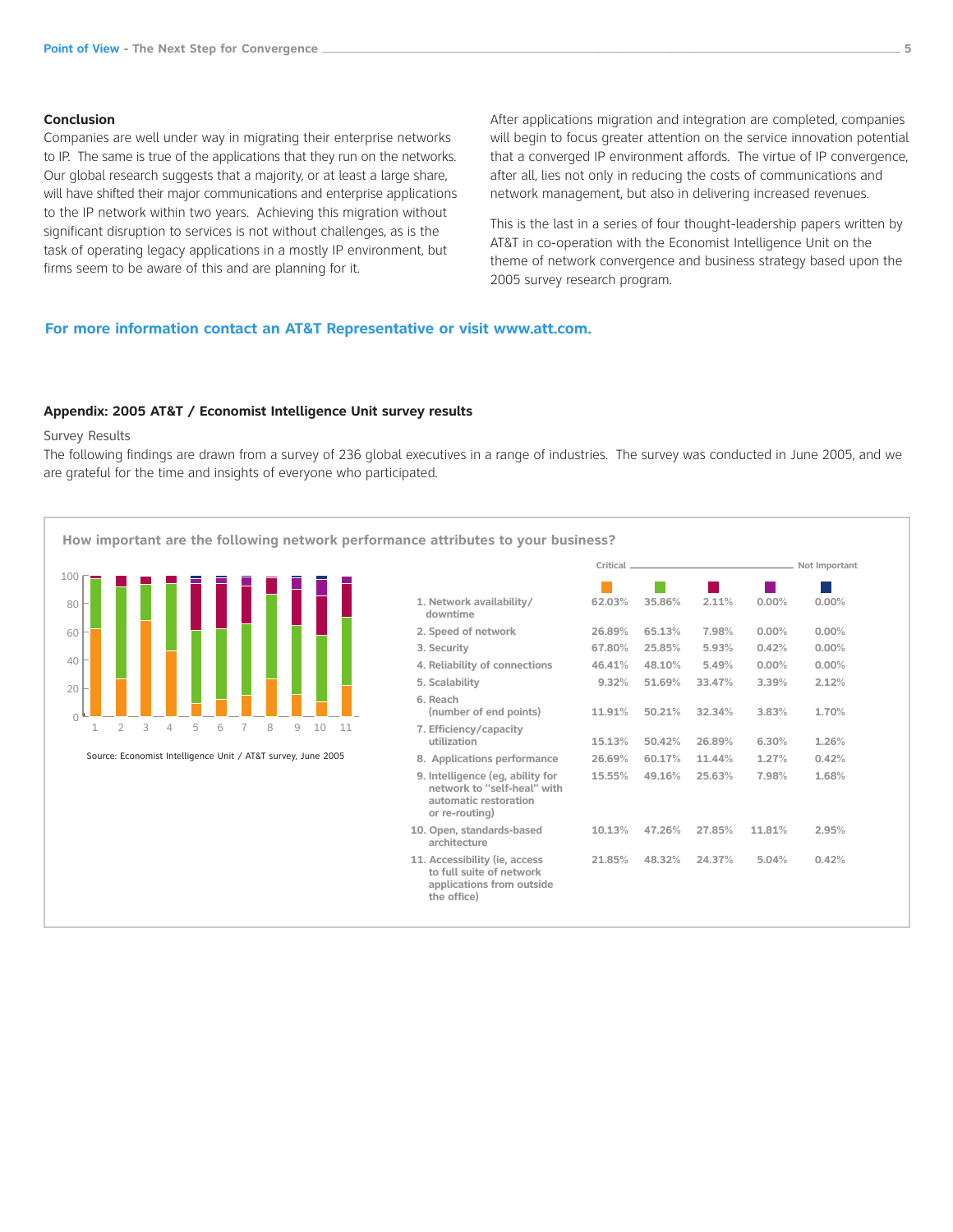**How significant are these barriers to implementing a converged IP network at your company? lease rate on a scale of 1 to 5, where 1=Majo barrier and 5=No barrier.**



|                                                                          | Maior<br>barrier |        |        |        | No<br>barrier |
|--------------------------------------------------------------------------|------------------|--------|--------|--------|---------------|
| 1. Lack of in-house skills and<br>experience in relevant<br>technologies | 16.95%           | 32.63% | 22.88% | 19.49% | 8.05%         |
| 2. Cost of new equipment/<br>technology to support<br>convergence        | 18.64%           | 36.44% | 31.78% | 11.02% | 2.12%         |
| 3. Implementation costs                                                  | 23.40%           | 40.85% | 25.11% | 8.09%  | 2.55%         |
| 4. Complexity of implementation                                          | 17.80%           | 40.68% | 27.97% | 11.02% | 2.54%         |
| 5. Concern about quality<br>(eq, of voice communications)                | 14.53%           | 32.05% | 33.33% | 16.24% | 3.85%         |
| 6. Time scales for return<br>on investment                               | 11.02%           | 30.93% | 38.14% | 15.25% | 4.66%         |
| 7. Network security issues                                               | 25.53%           | 38.3%  | 24.26% | 8.94%  | 2.98%         |
| 8. Disruption to business<br>while converting                            | 18.30%           | 33.62% | 26.81% | 17.02% | 4.26%         |
| 9. Putting eggs in one basket<br>on single network                       | 11.49%           | 35.74% | 27.23% | 20.00% | 5.53%         |

**How important are these benefits of network convergence to your business? lease rate on a scale of 1 to 5, where 1=Critical and 5=Unimportant**



| 1. Reduced cost of voice calls                                       | 24.36% | 36.75% | 25.21% | 10.68%  | 2.99% |
|----------------------------------------------------------------------|--------|--------|--------|---------|-------|
| 2. Overall lower cost of<br>network management                       | 20.43% | 47.23% | 24.26% | 6.81%   | 1.28% |
| 3. Simplified network management 18.38%                              |        | 48.72% | 24.79% | 5.98 %  | 2.14% |
| 4. Better quality communications                                     | 26.81% | 40.43% | 26.38% | 4.68%   | 1.70% |
| 5. Better collaboration<br>between employees                         | 24.46% | 42.49% | 21.89% | 9.87%   | 1.29% |
| 6. New applications (e.g.,<br>multimedia training tools)             | 11.97% | 36.32% | 31.62% | 17.52 % | 2.56% |
| 7. Better customer service                                           | 34.89% | 34.04% | 17.87% | 9.36%   | 3.83% |
| 8. Better collaboration with<br>customers, suppliers<br>and partners | 33.05% | 39.48% | 17.60% | 6.87%   | 3.00% |

**Critical Unimportant**